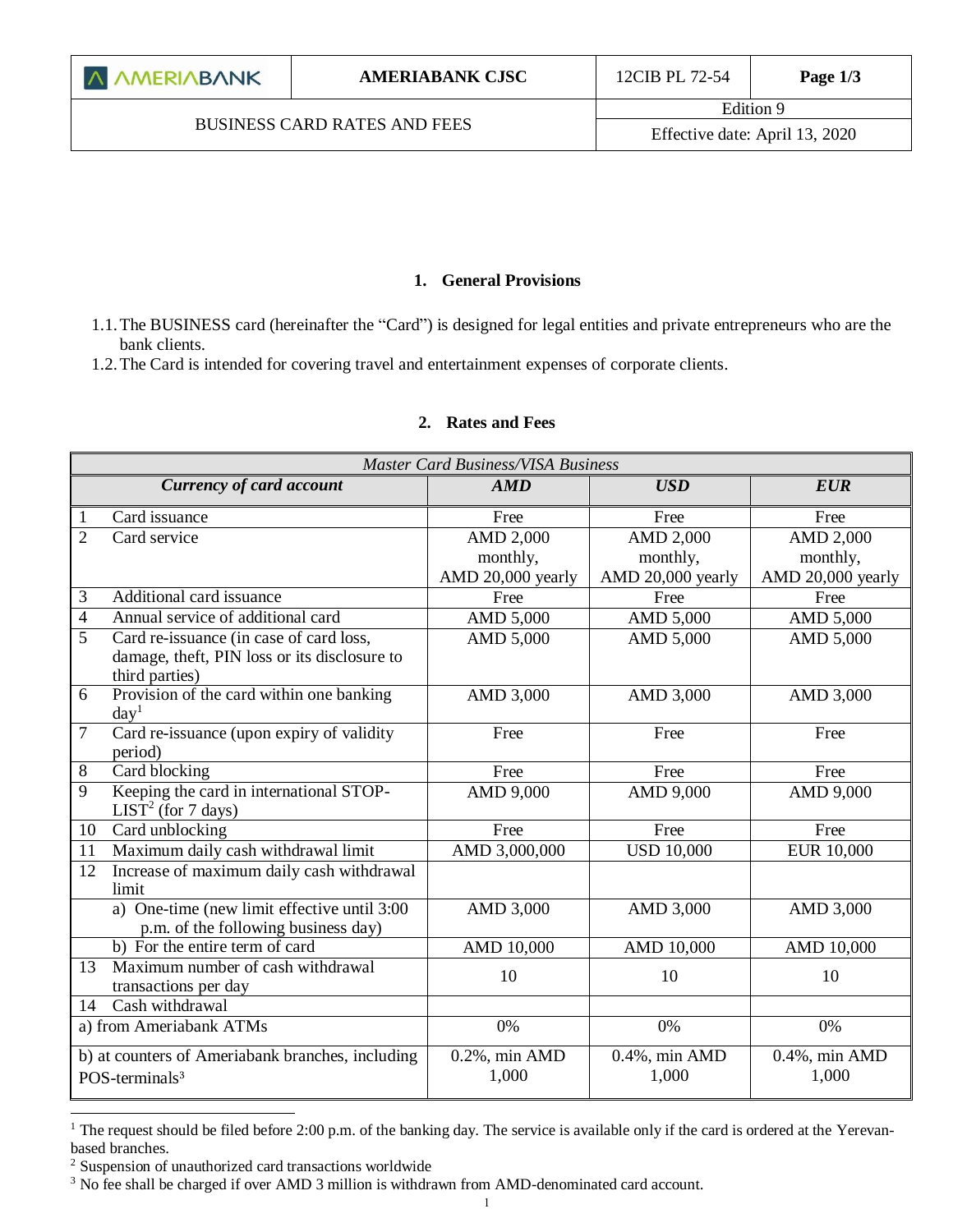| A AMERIABANK |
|--------------|
|              |

# BUSINESS CARD RATES AND FEES

Edition 9 Effective date: April 13, 2020

| c) from other ATMs and cashing points                                                                                                                                | 1.5%                                                                                                     | 1.5%                            | 1.5%                            |
|----------------------------------------------------------------------------------------------------------------------------------------------------------------------|----------------------------------------------------------------------------------------------------------|---------------------------------|---------------------------------|
| Non-cash transactions<br>15                                                                                                                                          | Free                                                                                                     | Free                            | Free                            |
| Quick activation of the card account balance<br>16<br>(maximum within 1 hour upon depositing of<br>funds)                                                            | AMD 2,000                                                                                                | AMD 2,000                       | AMD 2,000                       |
| Providing account statement or sending it<br>17<br>via e-mail                                                                                                        | Free                                                                                                     | Free                            | Free                            |
| 18 SMS notification (for operations in the<br>amount of AMD 10,000 or foreign currency<br>equivalent and more)                                                       | Free                                                                                                     | Free                            | Free                            |
| 19 SMS notification (for any amount without<br>limitations)                                                                                                          | AMD 10                                                                                                   | AMD 10                          | AMD 10                          |
| 20 Reviewing of card credit limit                                                                                                                                    | AMD 3,000                                                                                                | AMD 3,000                       | AMD 3,000                       |
| Card-to-card transfers<br>21                                                                                                                                         | 0.3%                                                                                                     | 0.3%                            | 0.3%                            |
| Transfers from card accounts w/o using<br>22<br>the card, including card to card transfers<br>(including with currency exchange) at the<br>Bank offices <sup>4</sup> | Fee specified in Section 4 (Transfers) of Ameriabank CJSC Tariffs<br>per transfers in various currencies |                                 |                                 |
| 23 Transfers from card accounts, including card<br>to card transfers (including with currency<br>exchange) via online banking system                                 | Fee specified in Section 4 (Transfers) of Ameriabank CJSC Tariffs<br>per transfers in various currencies |                                 |                                 |
| Card delivery<br>24                                                                                                                                                  |                                                                                                          |                                 |                                 |
| a) Within Armenia and Nagorno Karabakh                                                                                                                               | Free                                                                                                     | Free                            | Free                            |
| b) Other countries                                                                                                                                                   | According to the postal<br>bill                                                                          | According to the<br>postal bill | According to the<br>postal bill |

### **3. Terms and Conditions of Credit Line on Card**

|                | Credit limit                     | Max. 20% of the average net monthly bank account turnover for the most recent 6<br>months, but in any case not more than 20 million Armenian drams or its equivalent in<br>other currency and not less than 500,000 Armenian drams or its equivalent in other<br>currency.<br>For clients with less than 6 months' history with Ameriabank: based on net account<br>turnover for at least 3 months in Ameriabank and net account turnover for the 3 most<br>recent months in other banks. |
|----------------|----------------------------------|-------------------------------------------------------------------------------------------------------------------------------------------------------------------------------------------------------------------------------------------------------------------------------------------------------------------------------------------------------------------------------------------------------------------------------------------------------------------------------------------|
| 2.             | Maturity period                  | Up to 1 year                                                                                                                                                                                                                                                                                                                                                                                                                                                                              |
| 3              | Interest rate                    | 19% per annum for credit lines in Armenian drams<br>18% per annum for credit lines in US dollars<br>17% per annum for credit lines in Euros                                                                                                                                                                                                                                                                                                                                               |
| 4.<br>interest | Grace period for                 | N/A                                                                                                                                                                                                                                                                                                                                                                                                                                                                                       |
| 5.<br>interest | Repayment of                     | Monthly; interest accrued as of the moment shall be charged to card account whenever<br>the account is credited.                                                                                                                                                                                                                                                                                                                                                                          |
|                | 6. Credit account<br>service fee | 0.5% of the credit limit                                                                                                                                                                                                                                                                                                                                                                                                                                                                  |
| 7.             | Credit line security             | Cash flows<br>Guarantees issued by company owners                                                                                                                                                                                                                                                                                                                                                                                                                                         |
|                |                                  |                                                                                                                                                                                                                                                                                                                                                                                                                                                                                           |

<sup>4</sup> Utility payments are not subject to charges.